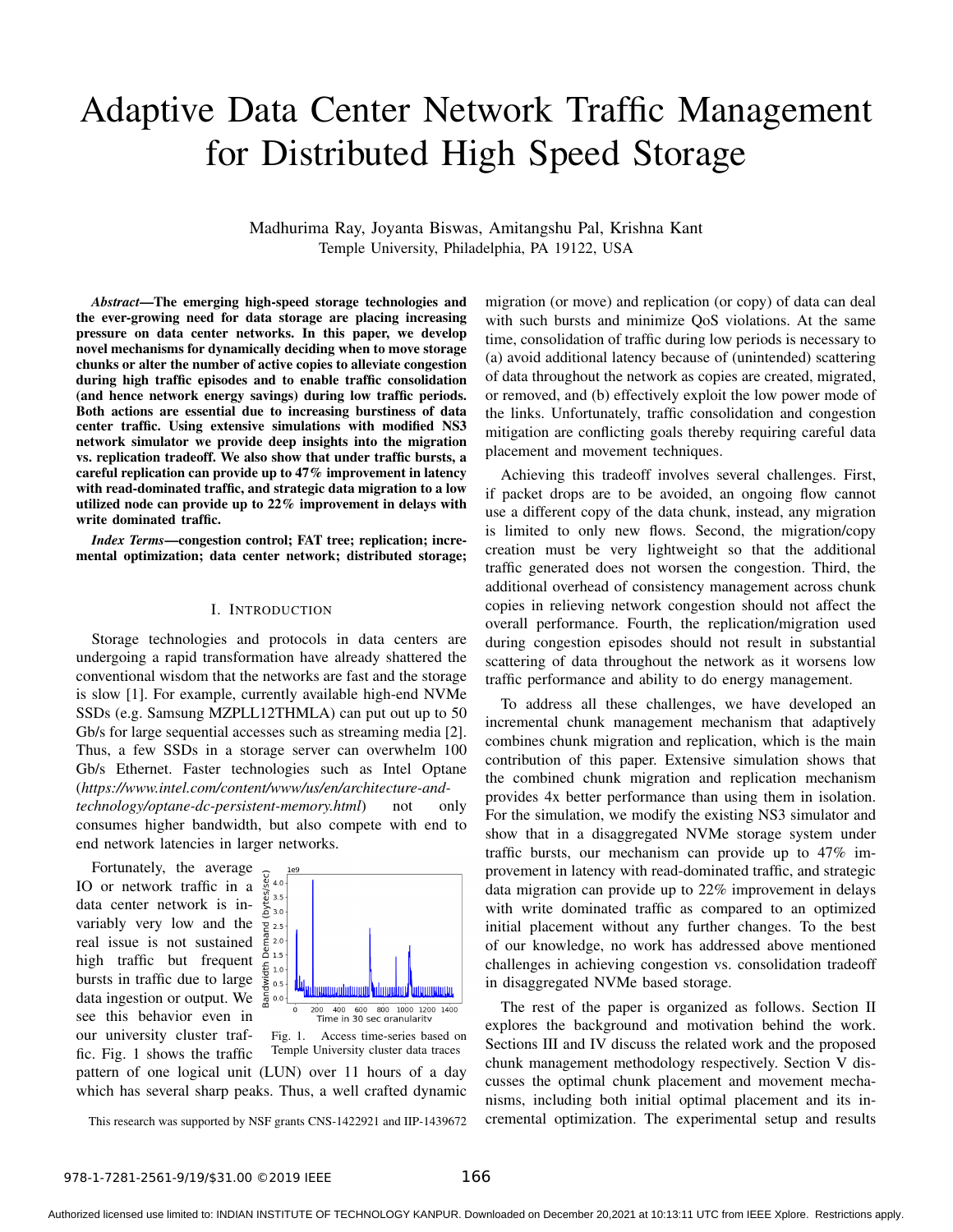are covered in Section VI and the paper is concluded in Section VII.

# II. MOTIVATION AND BACKGROUND

Storage systems are evolving rapidly from the slow spinning magnetic media to high-speed flash technologies (i.e., SSDs) and even higher speed technologies NVM technologies (e.g., PCM, MRAM, etc.), which can rival DRAM access



Fig. 2. Chunk Popularity based on

Temple University cluster data traces latencies. Alongside there have been rapid developments in storage access protocols that are much leaner and lower in latency (e.g., the NVMe protocol that is rapidly becoming ubiquitous). This emerging high-speed storage will invariably be accessed over the data center network by many hosts regardless of how it is deployed (from fully centralized to fully distributed per server storage). With distributed applications deployed in VMs/containers on different hosts and accessing large amounts of data, remote storage access is a norm rather than an exception.

The net result of these trends is that storage systems can drive tremendous throughputs, although this typically happens only for brief periods. Furthermore, with storage device latencies going into 10's of microseconds or less, the network latency becomes a significant part of the end to end latency and needs to be managed carefully, especially during congestion periods. Thus an intelligent management of network congestion during burst periods becomes important. Since the congestion management generally requires spreading out the data (to spread out the network traffic), we also need to consider the fact that scattered data becomes undesirable during low traffic periods (which are dominant) as it interferes with the ability to achieve low network latency and exploit power-saving techniques (e.g., sleep modes) for links with low utilization. Thus, an intelligent mechanism needs to manage data location (by copying or moving) in a way to both avoid the congestion and to avoid keeping it scattered throughout the network.

The dynamic data placement to achieve the congestion mitigation vs. traffic consolidation tradeoff requires that the storage be divided up into "chunks" of a suitable size and virtualized so that it is possible to move these chunks dynamically without any impact on the applications in terms of addressing or accessing the data they need. Storage virtualization is a very mature technology and is used extensively. It may be performed by the host, a virtualization appliance, or the switch. While each mechanism has its pros and cons in terms of network impact and delays, we do not delve into those details here.

Despite virtualization, chunk movement without allowing ongoing transactions to complete can lead to lost or out of order network packets. This mobility limitation tends to make the problem of data movement/copy management more challenging, as discussed later in the paper. It is also worth noting that the storage access pattern is generally highly skewed, which means that a small fraction of chunks will account for a large percentage of accesses. This is illustrated in Fig. 2 for our university traffic by plotting the distribution of chunk popularity. It turns out that approximately 11% of the LBA (logical block addresses) are responsible for 80% of the traffic. In fact, the popularity distribution often turns out to be similar to Zipf. Obviously, only the highly popular chunks need to be moved or copied to deal with congestion; however, since highly popular chunks are likely to be accessed from multiple hosts, managing their mobility becomes quite challenging.

In addition to the data movement and copying explored here, dynamic per-flow changes to network routing can also be used to mitigate congestion and to consolidate traffic. We have studied this aspect in our earlier work [3]; therefore, we do not address it here. It is possible to integrate data movement/copying with intelligent routing, but this is beyond the scope of this paper. Also, while one of the objectives of traffic consolidation during low traffic periods is better network energy management, this paper is not focused on that aspect either. The copy management discussed in this paper could make use of the copies normally created for better resilience; however, our copying is limited only to very hot chunks that would likely reside in the highest storage tier and extra copies are likely to be short-lived.

## III. RELATED WORK

Several works focus on performance aware data placement and data replication from different viewpoints. In particular, references [4], [5] concentrate on placement in a cache tiering environment to achieve performance in terms of instorage access latency, but the *network bottleneck* issue is overlooked. References [6], [7] focus on a distributed file system and database respectively and propose replication with *static workload estimate*. However, the authors do not consider the overhead due to *consistency control* inside the workload estimates.

The authors in [8]–[14] focus on the locality-aware data placement in a distributed storage system. References [8]– [10] mainly consider distributed big data applications (e.g, Hadoop and distributed database). In [8], the author uses the correlation between the number of accesses and concurrent accesses to find popularity. In [9] the author works on the same basis (chunk's popularity), but the popularity is determined by correlation analysis between access frequency and age of the file. The work in [10] additionally considers the host's capability for hosting the replicas while making the placement decisions. References [11]–[14] discuss network-aware endpoint consolidation, with references [13] and [14] place VMs with more mutual communication close to one another to reduce delay. In [11], authors have extended the work of [15]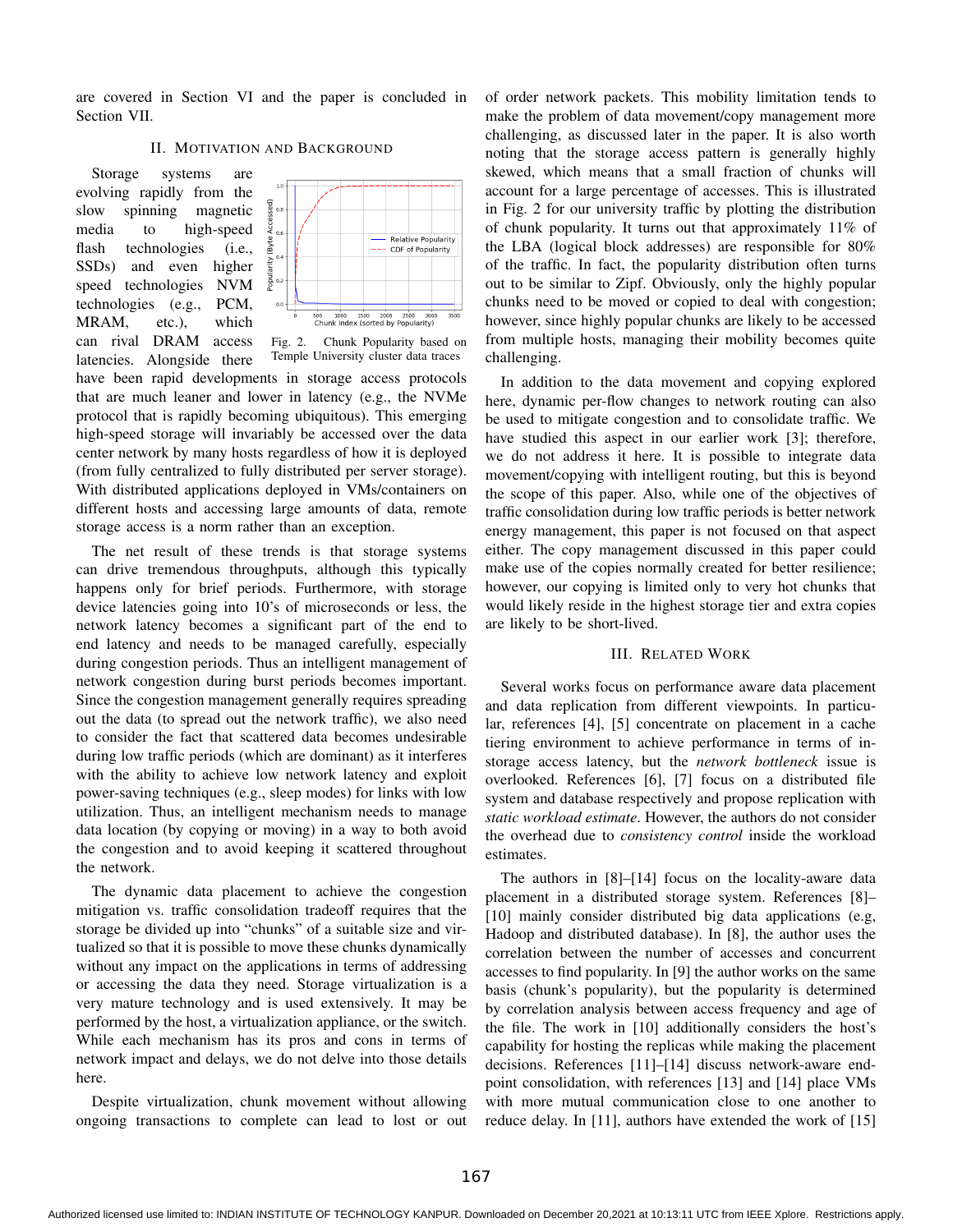by considering VM utilization and correlation analysis for both the VMs and flows in a coordinated manner. Scheduling the data access can also improve the performance [16], but in a large distributed storage system this would introduce *additional overhead* to manage the coordination.

Locality aware data replication/placement has also been studied in Wide Area Network [17], [18]. GlobeDB [17] uses clustering of data chunks based on the read and write amount conducted by each server and place each chunk cluster to any single server based on a cost function, which considers three metrices: read, write and consistency traffic. Reference [18] studies different heuristics to solve the NP-hard chunk placement problem.

Contrary to the above approaches, in this paper, we propose (a) a dynamic data-chunk placement scheme that balances both congestion and consolidation depending on change in traffic bursts, (b) adapts to the traffic behavior (read/write) by using either replication or migration to mitigate congestion; (c) incrementally reacts to any perturbation in traffic; and (d) finally addresses all the overheads due to replication, migration, consistency control.

#### IV. PROPOSED METHODOLOGY



Fig. 3. An illustration of fat-tree network

We assume a traditional data center network architecture organized as a "fat tree" illustrated in Fig. 3. An order  $k$  fattree has  $k$  pods, each pod contains  $k$  switches arranged in two layers (aggregation and access) with  $k/2$  switches each. The figure shows a rather small fat-tree of order  $k = 4$ . The leaf nodes connect to top-rack (ToR) switches, and each rack contains some number of compute and storage servers. All links are bi-directional and generally have higher bandwidth at higher levels of the hierarchy. Nevertheless, higher level links are more likely to be congested if the applications and the storage used by them are scattered throughout the network.

We assume that all storage is virtualized with the chunk size of 256KB. Since this paper is only concerned with storage traffic, we assume separate logical channels carrying the storage traffic. Such channels can be realized using MPLS at IP level or through the use of CoS (class of service) feature in data center Ethernet.

Although any storage chunk can reside on any storage server, it is desirable to keep the chunks close to the applications that access them the most while still consolidating the traffic under normal conditions. This can be done initially by solving an optimization problem, which we discuss in

section V. Solving such an optimization problem requires knowledge of various access types and intensities, which may be available based on historical behavior, however, the access patterns are likely to change over time. Thus in addition to the initial placement, we also need a mechanism for continuous monitoring of the entire network and occasional incremental optimization that moves or changes the copies of a certain number of chunks. We expect the need for incremental optimization to arise only occasionally and likely involve only a small fraction of all the chunks.

Our monitoring architecture is similar to one proposed in [19] and involves a local controller (LC) residing at each switch and a global controller (GC) to coordinate among the LCs. The GC can run on the centralized management box, which usually has a logically separate communication path to all the switches. The well known SDN architecture provides a suitable paradigm for this [20], where GC can be thought of as a controller interacting with individual switches with additional monitoring capabilities.

The prime job of an LC is to collect utilization of its switch and that of the incoming/outgoing links periodically, and it can do this without much overhead. A GC occasionally communicates with the LCs in the system to build the holistic picture of the network nodes and links. The LCs at ToR switches (rack level) track the utilization of all the chunks hosted by that rack. For scalability, the LCs hide the server level details inside the rack and only expose a consolidated view of the endpoints externally to the GC. The GC acts upon the overall rack-level statistics whereas the LC controls any decision internal to the rack which is essential to keep the GC overhead under check.

Given this architecture, it is possible to make decisions about when a chunk should have a copy made, moved, or a copy deactivated. The overhead of such dynamic replication includes (a) additional traffic at the time of replication, and (b) the synchronization traffic at the time of any updates. Other than the GC and the LC, the Virtualization is responsible for all the mapping and the translation, where the mapping can be influenced by the GC or the LCs. But we would not discuss the API related details here.

To address these, we assume a mechanism that minimizes replication traffic during high traffic episodes by using either a *reactive* or a *proactive* approach based on the dominant traffic type as learned from the history of active chunks. The *reactive* approach determines the number of extra copies needed for heavily used chunks during traffic bursts and creates those copies inline. In contrast, the *proactive* approach creates, in advance of the traffic burst and based on historical data, a small number of copies of the chunks that are known to be hit heavily. These copies are retained during low traffic periods but not in fully synchronized state. Instead, they are synchronized opportunistically in the background using *lazy synchronization*. The key advantage of the proactive scheme is substantially less copy synchronization traffic during burst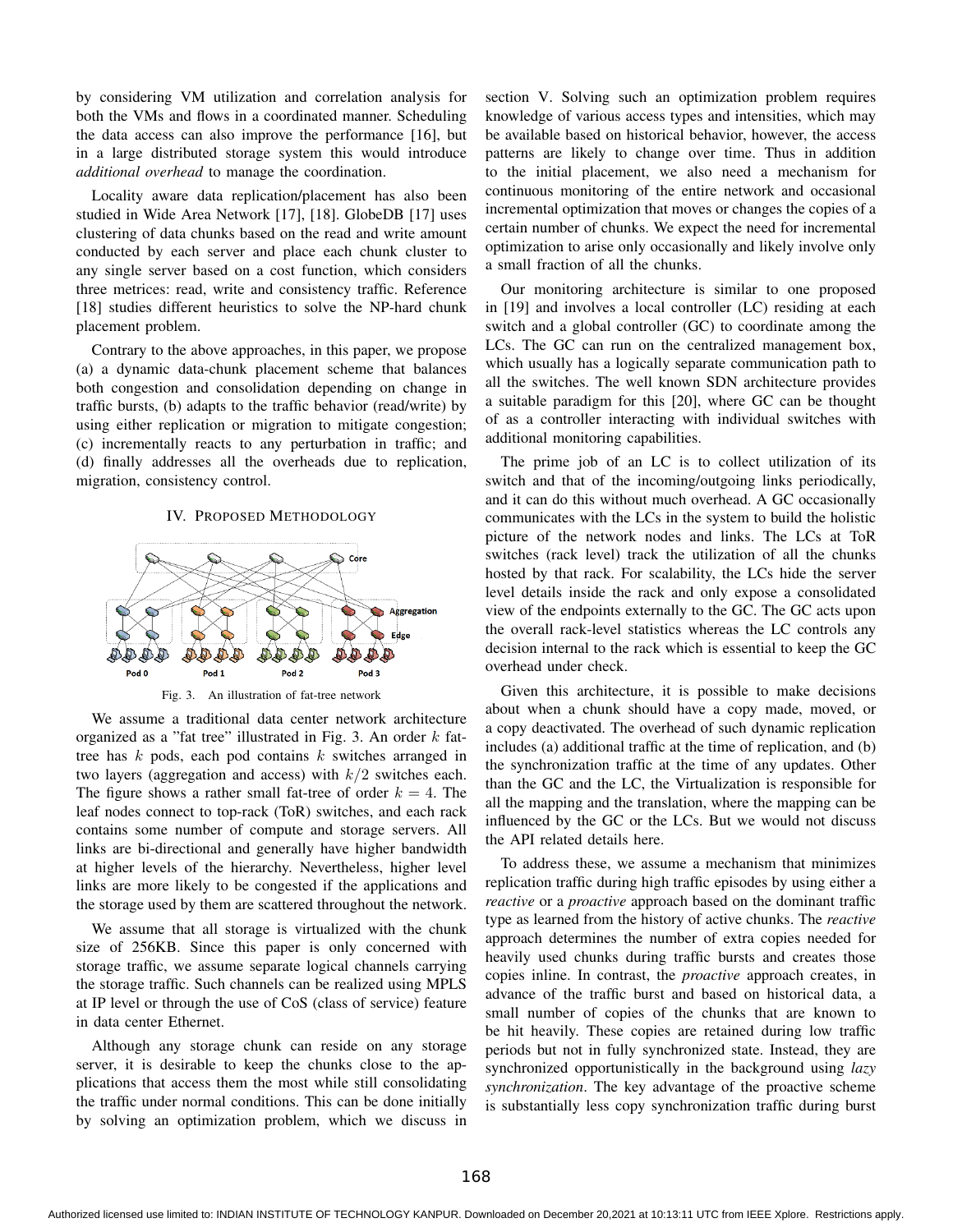periods; however, this comes at the cost of higher storage consumption. With either scheme, once the burst is gone, the redundant copies are deactivated.

## V. OPTIMAL CHUNK PLACEMENT AND MOVEMENT

# *A. Initial Placement of Chunks*

We assume that the applications and the chunks used by them are placed optimally initially to minimize network traffic and adjusted incrementally as the traffic or applications change.

For initial placement, we formulate an optimization problem where  $x_{un}$  is a decision variable which is 1 if either the application or the chunk  $u$  are assigned to node  $n$  and 0 otherwise. Suppose  $r_i$  and  $r_o$  are the cost of accessing a chunk that is within and outside the node respectively, i.e.  $r_o > r_i$ . To linearize the problem, we also introduce an auxiliary decision variable  $e_{uv}$ , which is 1 if and only if the application u and chunk  $v$  are placed on different nodes. Let  $w_{uv}$  denote the weight (or relative intensity) of accessing chunk- $v$  from application-u and  $I_u$  the IO demand by the application or chunk u. We could then define our *Traffic-aware Application-Chunk Placement (TACP)* as follows:

$$
\text{Min} \sum_{(u \in \mathcal{A} \land v \in \mathcal{C})} w_{uv} e_{uv} r_o + w_{uv} (1 - e_{uv}) r_i \quad \text{s.t.} \tag{1}
$$

$$
\sum_{n=1}^{N} x_{un} = 1 \ \forall u \in \mathcal{A} \vee \mathcal{C}
$$
 (2)

$$
\sum_{u \in (\mathcal{A} \vee \mathcal{C})} I_u x_{un} \le \mathcal{L} \quad \forall n \tag{3}
$$

$$
w_{uv} = 0 \quad \{u, v\} \in \mathcal{A} \lor \{u, v\} \in \mathcal{C}
$$
 (4)

$$
e_{uv} \ge x_{un} - x_{vn}, \ e_{uv} \ge x_{vn} - x_{un}, \tag{5}
$$

$$
e_{uv} \ge x_{un} + x_{vn} - 1 \,\forall u, \forall v, \forall n \tag{6}
$$

$$
e_{uv} \in \{0, 1\}, \ x_{uv} \in \{0, 1\} \ \forall u, \forall v \tag{7}
$$

Here constraint in eqn(2) states that every application and chunk copy is assigned to some node. Equation(3) states that the overall IO rate of the node (denoted  $\mathcal{L}$ ) is respected. The constraint in eqn(4) states that there is no IO between two applications or two data chunks. Constraints in (5)-(6) ensure that if  $e_{uv} = 1$ , then u and v are placed on different nodes.

The above formulation can be used at multiple levels in a real network where a *node* could represent pod in entire fat-tree, rack within a pod, and servers within a rack. During the initial placement problem, the TACP is solved twice to determine in which *pods* and then which *nodes* inside that pod the application/chunks are assigned.

*Theorem 1:* The problem TACP is NP-hard.

*Proof:* This can be proved easily by a reduction from the Minimum K-cut problem (MKP) in a graph representing flows between nodes. We skip the detailed proof for brevity.

Because of the NP-hard nature of the TACP problem, we propose the following heuristics to solve it efficiently. We solve the problem in two stages. First, we assign apps/chunkcopies to a set of virtual nodes, each of which corresponds to a real node and has a specified IO capacity (i.e., every node is assumed to have the same IO capacity). Next, we map the virtual nodes to the real nodes of the network.



In the first step, we construct an affinity graph Fig. 4(a) with application and data nodes  $(A_i)$ 's and  $C_j$ 's) and weighted edges showing traffic demand from  $A_i$ 's to  $C_j$ 's. We then greedily choose the edge with the highest weight (i.e.  $A_1 \rightarrow C_1$  in Fig. 4(a)) and merge its vertices to create a new composite vertex, and direct all incoming and outgoing vertices from/to the merged node to the composite vertex. Fig. 4(b) shows this with composite vertex  $v_1$ . The composite node corresponds to application  $A_1$  and chunk  $C_1$  being placed on the same node. The composite vertex is attempted to be merged further so long as the co-location does not exceed the capacity of a virtual node. E.g., in Fig. 4(d) merging  $v_3$  and  $C_3$  would exceed the virtual node capacity, and thus at this point, the algorithm looks to a distinct merger (to create another virtual node). The end result is two virtual nodes  $v_3$  and  $v_4$  that cannot be merged further.

At this point, there may be some disconnected components that are merged/packed into at most  $N$  virtual nodes using the typical bin-packing solution [21]. Thus  $v_3^*$  and  $v_6^*$  become two virtual nodes after the first step.

In the second step, the virtual nodes are assigned to the pods. For this, we start with the  $n$  virtual nodes from step 1, and if  $n \leq N$ , expand them to N virtual nodes by inserting  $N - n$  dummy nodes. We then recursively apply Kernighan-Lin (K-L) graph bi-partitioning algorithm that minimizes the cut weights across two partitions. The K-L algorithm divides these  $N$  v-nodes into two partitions each one with a size of  $N/2$  v-nodes (assuming N is even). The K-L algorithm is again applied to these two partitions if they have non-zero virtual nodes. This process is repeated until each partition has more  $k$  virtual nodes. These partitions can now be thought of individual pods, where the virtual nodes are assigned from left-to-right based on their app/chunk loads (from maximum to minimum).

*Theorem 2:* Assuming  $N$  is even, the K-L algorithm will be called at most  $\left(\frac{N}{k} - 1\right)$  times.

*Proof:* The K-L algorithm divides the virtual nodes into two equal-size partitions. Thus if we start with  $N$  virtual nodes, then from the formulas of G.P. series it is easy to verify that after  $\left(\frac{N}{k} - 1\right)$  steps we will get the partitions with the size of  $k$ .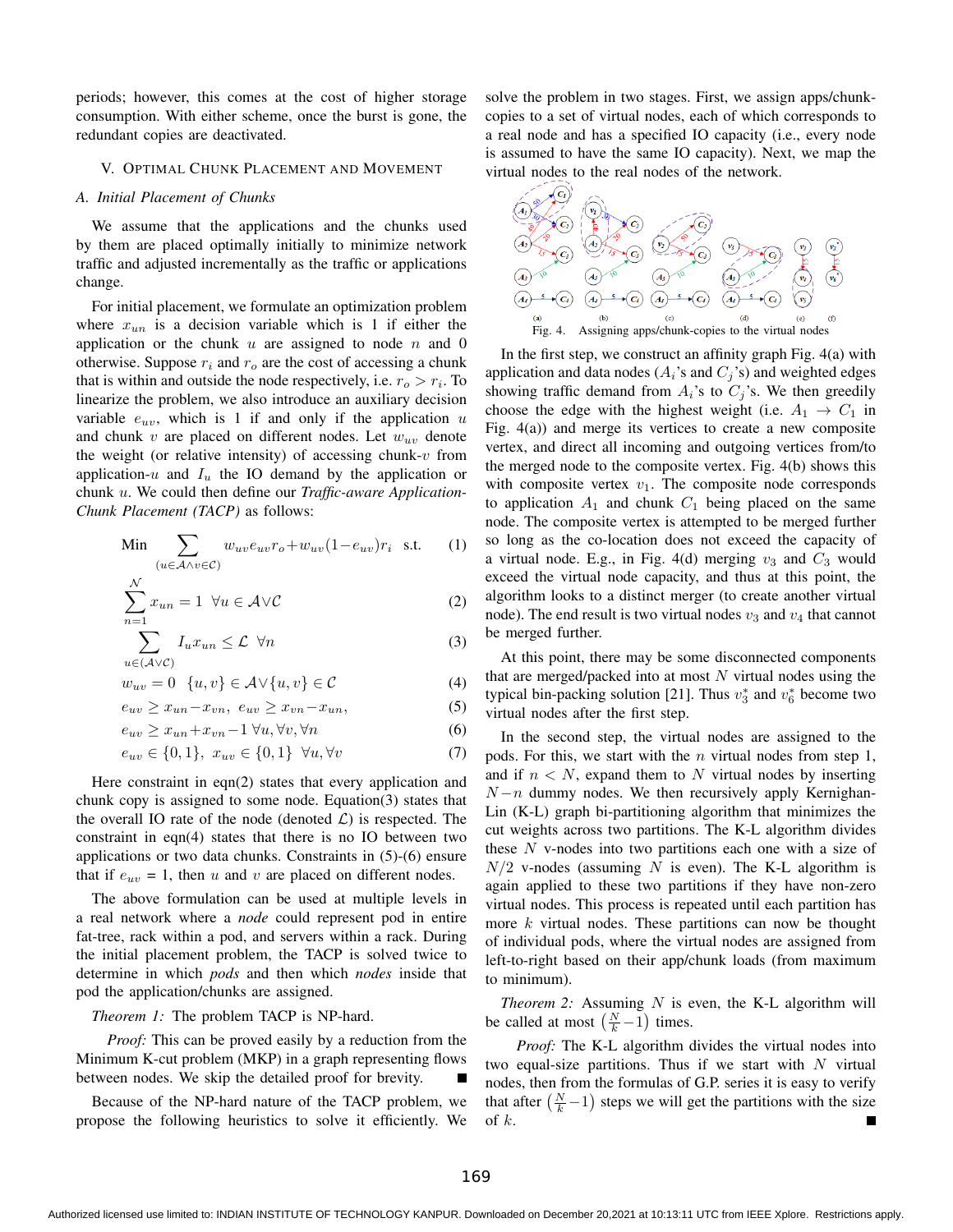Henceforth the term "node" explicitly refers to a "rack", since all our strategies beyond this point are based on the rack-level estimates.

## *B. Incremental Placement Optimization*

Since the application behavior and hence the network traffic will vary over time, it is essential to monitor the traffic constantly and incrementally make adjustments to the position or number of copies of highly used chunks.<sup>1</sup>

To facilitate chunk migration/replication, we assume that we initially deploy k copies (e.g.,  $k = 3$ ) for every chunk across the storage servers. These copies include the initial number of copies needed in the initial optimization (the active copies) and a few extra copies (inactive copies). The additional copies, if any, are placed according to some fair distribution rule, for which we use a simple hash-based approach described below. The purpose of the extra copies is to allow for inexpensive copy activation when required by the high demand without creating substantial additional network traffic. All inactive copies are synchronized opportunistically (to minimize activation cost) but active copies are kept entirely consistent.

In addition, the GC maintain a bitmap  $BM(c)$  for each chunk  $c$  where each entry is primarily  $k$  bits long (we use  $k = 3$ ). Thus if  $BM(c, i)$ ,  $i \in 0..k-1$  is 1(0), then a predefined hash function  $h_i(c)$  for this position provides the location for the ith active(inactive) copy of chunk c. The GC also stores the activation ordering of any chunk using  $k-1$ additional bits which it uses during copy deactivation (thus each BM entry costs  $2k-1$  bits for any k). The LCs do not require access to this bitmap. The mechanism will, however, require communication between the GC and the virtualization engine during the time of migration/replication, but detailed consideration of the overheads of this interaction is beyond the scope of this paper.

We assume that the episodes involving the arrival of large traffic bursts and their subsequent dissipation are infrequent, as observed from several traffic traces. Therefore, the frequency of update of BM is expected to be relatively low. Nevertheless, in very large data centers, the maintenance of a centralized data structure such as BM may be undesirable. This aspect will be explored in our future research.

*1) Copy Activation and Deactivation:* For both replication and migration of chunks, we use the following mechanism based on the traffic monitoring (in bytes/sec) by the LC. For replication, the LC watches the outgoing traffic of the node (this is primarily the read traffic), and for migration, the incoming traffic (this is primarily the write traffic). When this traffic overshoots a certain high cutoff threshold  $\tau_h$  (shown as 75% in Table I), the LC reports the event to the GC along with the top  $P$  highly used chunk numbers with their respective utilizations.

<sup>1</sup>It is also possible to occasionally re-run the initial optimization but this may not be desirable if it leads to substantial data movement.

Suppose that the current utilization of the *i*-th chunk is  $U_i$ . Then we have the following situations:

**Replication:** Suppose that chunk  $i$  has  $n$  active replicas with evenly distributed load among them. Then, creating another copy (replica) of that chunk will reduce their estimated load to approximately  $\frac{n}{n+1}U_i$ .

**Migration:** Migrating the chunk from node  $m$  to  $p$  will reduce load  $U_i$  from node m and increase  $U_i$  at destination node  $p$ . For any chunk with multiple active copies in the system, the incremental optimization migrates only the copy from the node that has raised the event, while keeping the locations of the remaining active copies being unchanged.

Based on this approximation the GC selects chunk from the list in descending order of their utilization at the nodes and activates the replicas at some other node that (a) has an inactive replica of that chunk, (b) can accept a certain amount of additional load (i.e.  $\frac{n}{n+1}U_i$  in case if replicating the *i*-th chunk) and (c) has the least load (preferably preoccupied) satisfying (a) and (b). The GC continues to activate replicas until the expected load of the congested node goes below the normal limit of  $\tau_{n2}$ . In case there is no node that satisfies these conditions, that chunk is not replicated or migrated and GC moves to the next chunk in the sorted list.

When the traffic surge fades away, our scheme needs to deactivate some copies activated during congestion so that the overhead of maintaining the consistency among the replicas is avoided. A migration also involves a copy creation initially followed with new traffic directed to the copy. Only when the ongoing traffic dies down, the original copy is deactivated. Deactivating extra copies when the traffic subsides can be rather tricky. Deactivating it too early after the traffic burst subsides could hurt in terms of delay since there still might a built-up backlog that must be cleared.

There could be several policies for copy deactivation. Each of them has its advantages and downsides. It may be difficult to find a single copy with low utilization under our traffic forwarding mechanism. So infrequently, the LC updates the GC with the set of  $Q$  chunks having low utilization. From the list, GC selects only the chunks with multiple active copies. It then deactivates the last created copy of the chunk and shifts its load equally to other active copies. (Note that no deactivation will happen if the remaining copies cannot handle the extra load).

*2) Concurrency Control:* Since we use multiple copies as a way of relieving congestion, we must address the multicopy consistency issues as well for chunks that are shared across applications and thus could get access requests for them asynchronously from multiple applications. As usual, this can be achieved in two ways: (a) via locking or pessimistic concurrency control (PCC) or (b) via optimistic concurrency control (OCC) which rolls back any conflicting transactions [22]. It is well known that the OCC works better in environments with low contention for the resources. Assuming that the chunk sharing is not prevalent, the contention is expected to be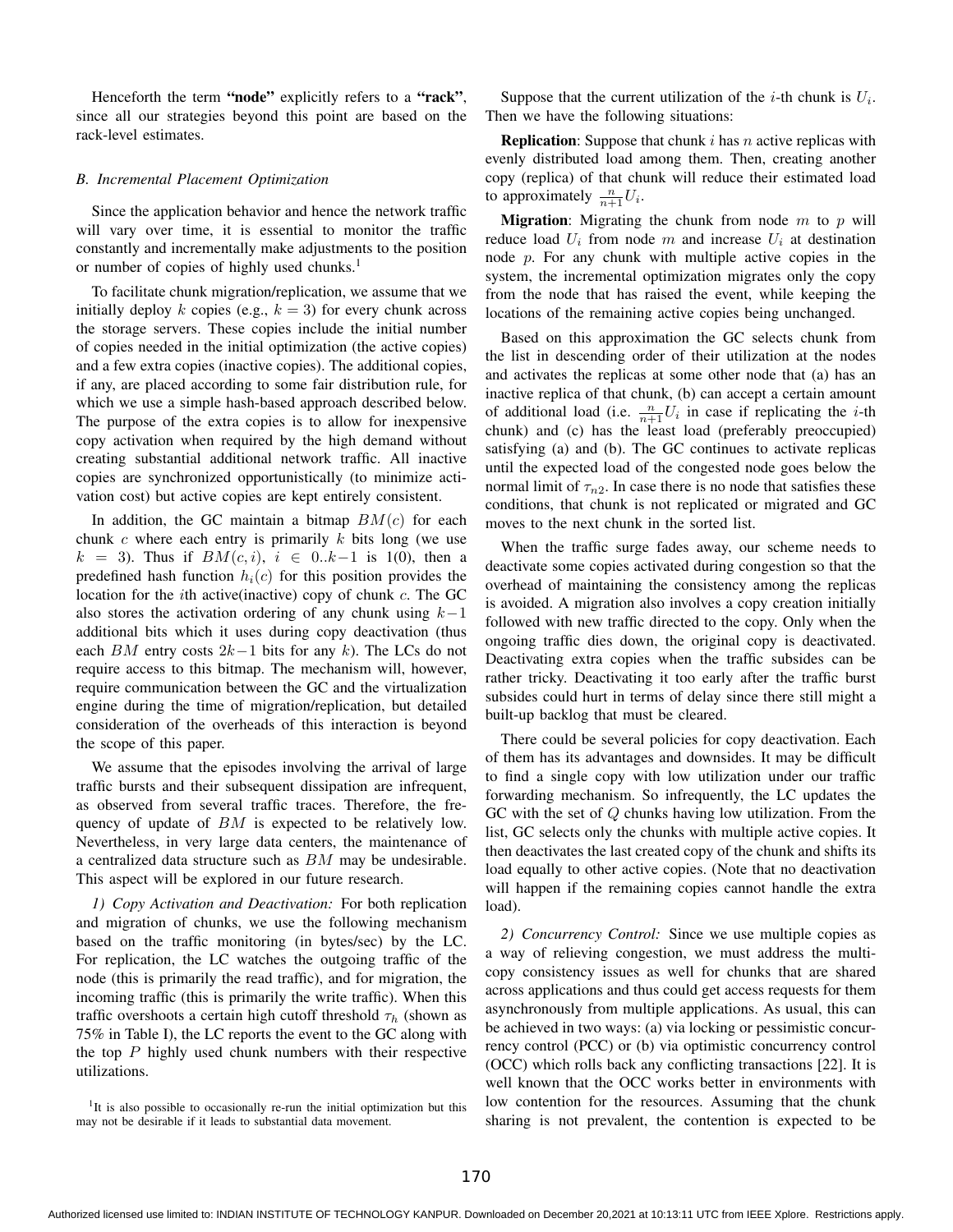low, and hence we choose to implement the OCC. In OCC, the resource access by a transaction must still be monitored; however, the requester can proceed without locking. When the transaction is ready to commit, a check is made if any other transactions have committed since this transaction started. If so, the transaction is rolled back and may retry after some delay to avoid the conflict. The transaction also checks for conflict upon arrival and backs off if another transaction has already started. Conflicts are still possible since there is a small gap between determining that there is no conflict and actually recording that the transaction has started.

It is important to note that our concurrency control operates at the storage level and is only concerned with individual read and write operations. Additional concurrency control may be applied at a higher level (e.g., for database transactions running on top of the storage system).

## VI. EXPERIMENTAL EVALUATION

#### *A. Experimental Setup*

To comprehensively evaluate the network congestion control mechanism we have enhanced the popular NS3 network simulation package to include the modeling of chunk based storage access, concurrency control, and traffic control via local controllers (LC) and global controller (GC). We built a small fat tree infrastructure for  $k = 4$  with 100 Gb/s network links in the core and the aggregate layer and 10 Gb/s at the access or edge level.

For the storage, we consider device characteristics similar to those for currently available low-latency NVMe SSDs. However, we do not consider or simulate the complexities of the storage systems here – assuming that the storage device utilization is kept reasonably low, the effect of queuing for storage devices is not important to our study. For routing, we use the Equal-Cost Multi-Path Routing (ECMP) with a point to point connections. Also to avoid acting upon intermittent short-lived spikes, we perform *exponential smoothing* of the congestion metric. Some of the key parameters for the experimental setup are given in Table I.

TABLE I SIMULATION CONFIGURATION VALUES

| <b>Parameters</b>       | Values | <b>Parameters</b>            | <b>Values</b> |
|-------------------------|--------|------------------------------|---------------|
| Fat Tree Size $(k)$     | 4      | Mid Cut-off $(\tau_{n2})$    | 55%           |
| Zipf dist. $(\alpha)$   | 0.8    | Normal Cut-off $(\tau_{n1})$ | 45\%          |
| #application instances  | 47     | Default chunk size           | 256K          |
| #unique data chunks     | 1500   | <b>SSD Read Latency</b>      | $25\mu s$     |
| #servers per rack       | 14     | <b>SSD Write Latency</b>     | $100\mu s$    |
| High Cut-off $(\tau_h)$ | $75\%$ | Smoothing factor $(\beta)$   | 0.85          |

*1) Application and Data Chunk Model:* In our system, we have  $M$  application instances and  $N$  data chunks. We define the data chunk access intensities following a Zipf distribution over the  $N (N > M)$  unique chunks with the decay factor  $\alpha =$ 0.8. We then randomly map the applications to the chunks. Based on the mapping between an application to the set of chunks, we determine the application frequencies. Without any sharing on the chunks across applications, the application set should also follow a Zipf distribution. Additionally, we share each chunk across a small set of applications.

*2) Copy Activation Overhead:* As stated earlier we can either create copies proactively or reactively. Under *proactive control*, we decide m alternative locations per chunk using m hash functions and create copies in advance, which are then synchronized in the background. In *reactive control*, we create copies as needed (i.e., at the time of congestion). Additionally, under replication, as we keep multiple copies of chunks active and share them across a small number of applications, we use Optimistic Concurrency Control (OCC) model to keep the copies consistent.

*3) Chunk size and Metadata Overhead of our Scheme:* The suitable chunk size is configured by the virtualization layer and it involves balancing the overhead of metadata maintenance (which prefers large sizes) vs. the overhead of moving chunks and controlling false data sharing (which prefers small chunks). For our mechanism, smaller chunks are preferred, and the chosen size of 256KB is unlikely to be burdensome in most situations because of the highly skewed nature of storage accesses. Note that our mechanism only needs to store the chunk id, offset, and three active locations of that chunk which results in a few bytes (32 bytes) per chunk. This has a miniscule storage overhead (0.0125%).

As described in section V-B, for the bitmap GC uses only 5 bits per chunk (for 3 extra copies), hence for a petabyte of storage with 256K chunk size, the bitmap will require 2GB of memory space. GC also stores the node level utilization for all the nodes to decide the best-fit location for the chunk while replication or migration. LCs do keep track of the chunks inside a single node which constitutes of chunk number, server number, and utilization. We make the assumption that at most 10% of the data is active at any point in time for which LC requires an in-memory monitoring structure. Given the chunk usage are roughly balanced across the pods in the data center (but there could be local imbalance inside a pod) each LC will require 0.5GB to 1.5GB of memory for monitoring.

*4) Application Traffic Generation Model:* We have largely used synthetic traffic for our evaluation as it allows for an easy change in the traffic parameters. We generate traffic based on the statistical characteristics of real block device access traces collected from both Temple University Cluster<sup>2</sup> and [23]. Analysis of the trace file in section I shows several periods of high activity, which we term as traffic *"burst"*, and develop our traffic generation model around these traces.

In our model, network flow duration follows Pareto distribution with shape=3.5 and mean as 3.6 ms. The bandwidth of each flow follows a uniform distribution with mean 1Gbps and a range from 500 Mbps to 1.5Gbps. To avoid the remote communication latency we keep the bisection bandwidth of the network topology adequate. We measure performance as – *the average and the maximum observed latency faced by any*

<sup>2</sup>https://drive.google.com/file/d/1gSCToOCk4oigxLd8jKO3LRLlMW oblr9C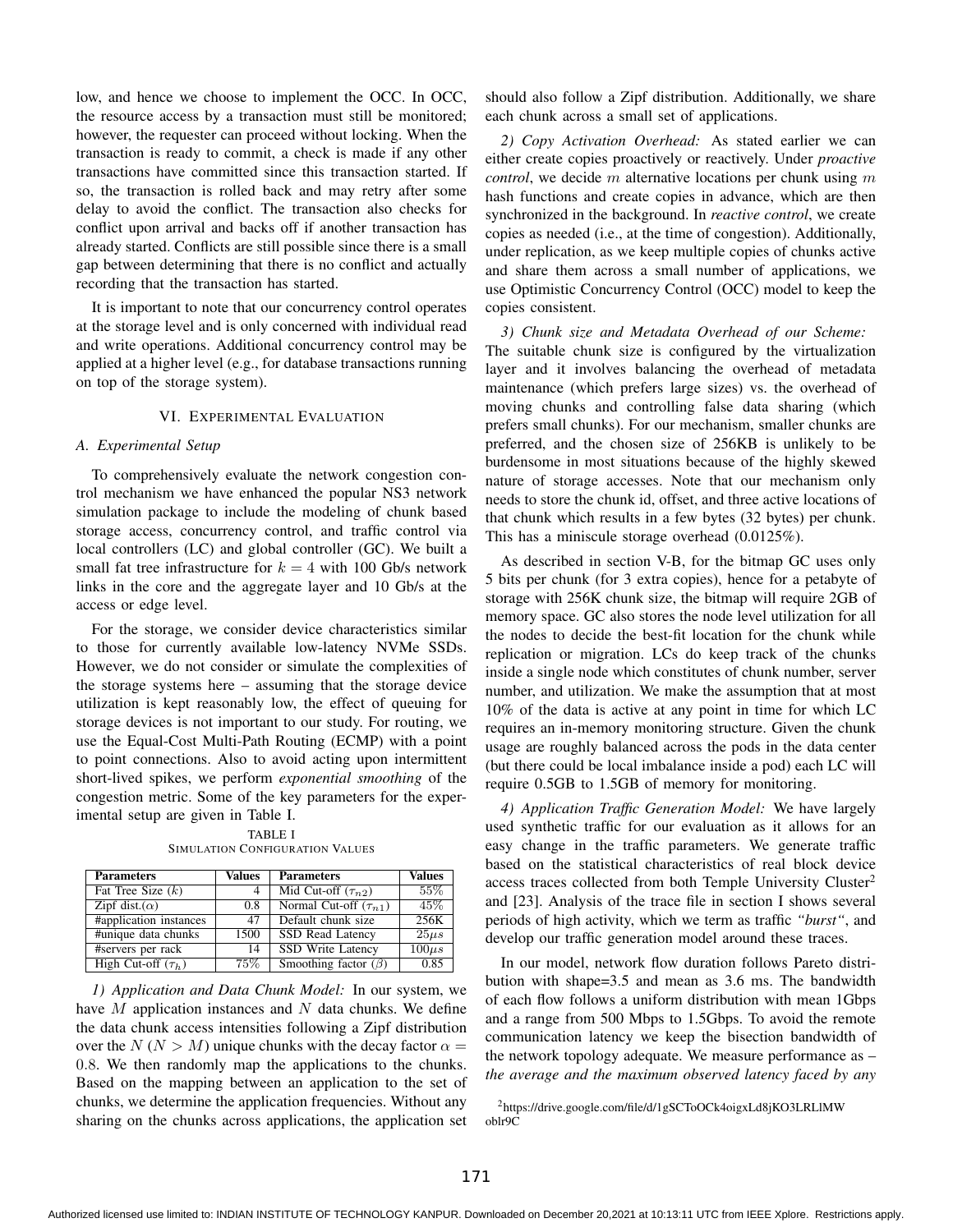*application issuing remote storage access request.*

## *B. Experimental Results and Discussion*

*1) Optimized vs. Random Initial Placement:* We start with a comparison of our optimized initial placement (*OIP*) against a uniform random placement (*URP*) of both the applications and the chunks. Under 20% utilization, the *OIP* only occupies 8 out of 16 available nodes (racks). In contrast, the *URP* involves all nodes as expected. We use the same traffic for both the cases and compare the performance of both the placements.

Fig. 5 shows the comparison of average latency under changing read fraction (95% to 1%). With bidirectional traffic, the network link gets congested at the extreme points where the traffic is either read or write dominated. At 95% read or 99% write traffic, we achieve the maximum reduction (approximately 95%) in average latency with *OIP*. Also *OIP* does not have any packet delivery issues whereas *URP* fails to deliver approximately 1% of the packets by the end of the simulation due to long delays. As long as the resources are available, *OIP* tries to consolidate the applications with their associated data chunks and accommodates them in the same pod (perhaps on the same node) to reduce packet propagation delay. Although mixed read/write traffic results in lower congestion due to bidirectional links, *OIP* can still achieve 18% reduction in average latency at 50% read traffic.

The *OIP* will no longer be optimal under traffic bursts, and incremental optimization becomes necessary. It replicates or migrates busy chunks depending upon which direction of a bidirectional link is congested. Both operations require activation of additional copies of chunks at



Fig. 5. Avg. Latency for Random vs optimized placement

different nodes. In the case of replication, all future requests are evenly distributed among all active copies. In contrast, in the case of migration, all new requests go to the new copy, and when old requests die down, the old copy is deactivated.

*2) Impact of Incremental Optimization:* Figs. 6 shows the effect of varying percentage of read on average delay under 20% utilization. At that utilization, our *OIP* only uses half the number of nodes, which increases the utilization of those resources to higher than 20%. The rest of the nodes are not at all utilized. We assess the performance of incremental optimization by comparing average latency for the requests under two cases; in one, we only use the *OIP* (denoted as "no opt") whereas in the other we use incremental optimization over the *OIP* to change the number or location of active copies to accommodate the change in demand.

*a) Change in average delay with changing read fraction:* The following scenario can be treated as the best case for the incremental optimization where we create inactive copies *proactively* and perform *lazy synchronization*. We create inactive copies of working set on all the nodes. Hence during congestion, the traffic that we need to send to activate those inactive copies is mostly very small. Also, assuming copies everywhere (*"copies everywhere"*) gives us the flexibility to activate the replica on any node. Here in the current experiment independent of the ongoing traffic characteristics (read/write), we either only migrate or replicate.

Fig. 6(a) shows the average latency with and without the incremental optimization following the *OIP*. With read dominated traffic, the incremental optimization (which creates copies of the busy chunks) achieves approximately 47% improvement over *no opt*. This improvement results from the enhanced parallelism due to the extra copies. However, with write dominated traffic, extra copies cost additional synchronization traffic which actually increases the delay significantly as compared to *no opt*. Instead, a migration under write-heavy traffic achieves a 22% latency reduction. Obviously, migration is not helpful under read-dominated traffic. It follows that we need an adaptive mechanism that can track the congestion and the nature of the traffic (e.g., read fraction) and accordingly decides whether to copy or move chunks.

So we introduce adaptive control based on the read fraction. The system decides whether we copy or move the busy chunks. Fig. 6(b) compares the average latency of this mechanism against *no opt*. When the traffic is mostly read; the system tries to reduce the congestion by replicat-





ing but when the traffic largely write dominated, the system reduces the consistency control overhead by migrating the busy chunks. Please note when there is not much traffic ongoing in either direction (read% 50-60%), neither copy nor migration is beneficial as the congestion in both the directions becomes insignificant.

*b) Change in maximum observed latency with changing read fraction:* Fig. 6(c) depicts the change in maximum observed latency that supports our findings from incremental optimization (Fig  $6(a)$ ). The maximum observed latency for any flow decreases by 14% compared to *no-opt* as we replicate due to parallel request service. However, when we migrate, the maximum observed latency remains identical to that for *no opt*. So by migrating, we do not lose anything in terms of maximum observed latency, whereas copy creation always reduces the maximum observed latency. Fig. 6(d) confirms our findings from Fig. 6(b) when tested under adaptive control and compared against *no opt*. It shows improvement in maximum observed latency is achieved through replication under read dominated traffic.

*c) Number of copies activated vs. read fraction under different policies:* Fig. 7 shows the number of additional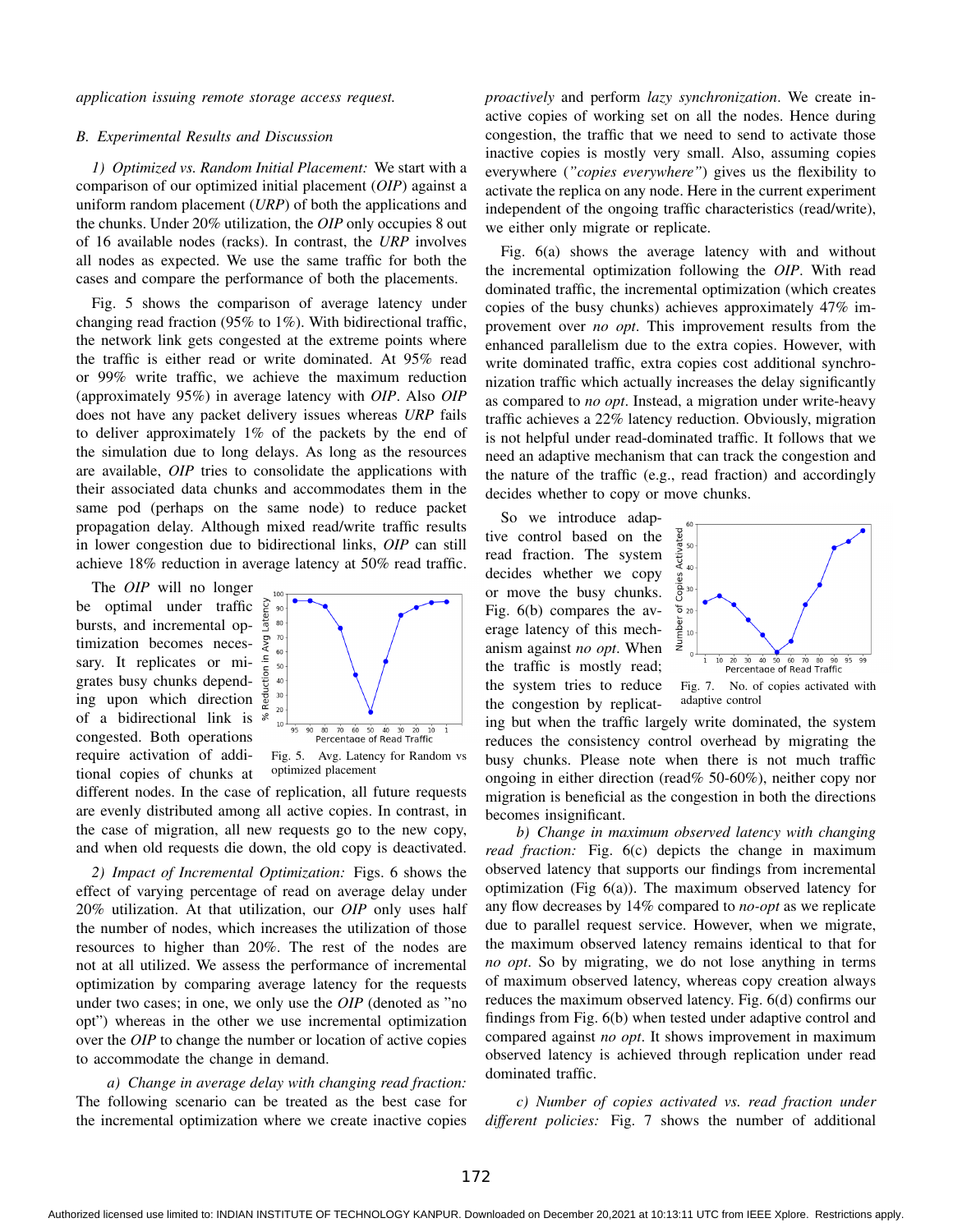

copies that are activated (and eventually deactivated with replication) over time. Across all the cases, in the worst case, we only activate a maximum of 50 additional copies out of all 1500 chunks. However, copy deactivation in our system follows a conservative approach. This sluggish deactivation might not have any impact on read dominated traffic, but it could increase concurrency control traffic when we replicate under write-heavy traffic.

Due to the performance advantage of the adaptive mechanism over simple migration/replication, we use the *adaptive mechanism* for the rest of our experiments.

From the perspective of efficient copying/migration, we would like to have a copy of each chunk available at each node. However, this would require an enormous amount of extra storage. Hence to keep the number of copies limited, we tested our system with three (*three copies*) and five (*five copies*) proactively created copies of all the chunks. We compare the performance of these cases against *copies everywhere*. Fig. 8(a) shows that *three copies* are enough to achieve significant performance improvement. With mostly read traffic, no significant performance improvement is observed beyond *three copies*. However, with write traffic, increasing the number of inactive copies can provide better location choices for migration, but at the cost of increased consistency control overhead.

Many-a-times the system fails to find a new destination for a busy chunk due to IO rate limitations at nodes hosting the inactive copies. Note that we determine the locations of the inactive copies in advance, and in a highly dynamic system, it is very likely that the action taken for one busy chunk can influence the migration/replication decision of another busy chunk. So if we now compare the number of inactive copies that are successfully activated during the bursts Fig. 8(b), fewer chunks are activated with the limited number of copies than for *copies everywhere*. For example with 90% read traffic, we activate 34 total copies with *three copies*, 35 with *five copies* and 49 with *copies everywhere*.

We do see a few exceptions; e.g., at 40% read, *three copies* creates two more copies than *copies everywhere*, yet the latency is 2% less in the latter case. This suggests that as the system fails to find a destination for a busy chunk, it chooses a less important chunk. Creating copies of such chunks requires more migrations/replications to bring the congestion down.

Since keeping *three copies* is enough to handle congestion,

Proactive three copies on three nodes<br>Proactive five copies on five nodes proactively create 3 copies in 3 nodes Number of Copies Activated 15.0 y in Microsec<br>
90<br>
90 roactively create 5 copies in 5 nodes  $\infty$  $12.5$ Proactive copies on all nodes  $10.0$  $7.5$ Latency  $5.0$  $80$  $7<sup>c</sup>$ Avg  $0.0$ 60  $\frac{95}{95}$   $\frac{90}{80}$   $\frac{80}{70}$   $\frac{60}{50}$   $\frac{50}{40}$   $\frac{40}{30}$   $\frac{30}{20}$   $\frac{1}{10}$   $\frac{1}{10}$   $\frac{1}{20}$   $\frac{30}{30}$   $\frac{40}{40}$ Percentage<br>
Percentage of Read Traffic
(a)
(b)  $99$ Percentage of Read Traffic  $10$ 

Fig. 8. Comparing (a) Average delay and (b) number of copy activated under limited copy approach over copy everywhere



Fig. 9. (a) Average delay with proactive and reactive control and (b) Increase in delay during bursts over proactive approach

we use this configuration for further experiments.

*3) Impact on Average delay under reactive copy creation with varying chunk size:* Figs. 9 show the impact of increasing chunk size on average latency with inline copy creation (as opposed to our proactive method). In Fig. 9(a) we show the average latency by varying the chunk size from 64k to 512k. We compare the performance against our proactive approach with *three copies (default chunk size)*.

As stated above, our default chunk size is 256k. We perform the test with four different read proportions consisting of either read or write-heavy traffic. With read dominated traffic, the delay increases with the chunk size. At 99% read, compared to the proactive approach, the reactive method with a chunk size of 512k increases overall latency by 99%. This latency increase is due to the copy creation traffic that puts additional load on read path itself. For the same reason, with the write-heavy traffic, the increase in delay due to reactive copy creation decreases significantly. With 90% write traffic, we see an increase of 0.2%, 1%, 5%, 23% in delay with chunk size 64, 128, 256, and 512k respectively. Fig. 9(b) zooms into the bursts period, and the plot shows the increase in delay over proactive copy which confirms the same. Here due to bigger chunk size, the delay increases by 140% at 99% read fraction, which is more than the increase in overall delay.